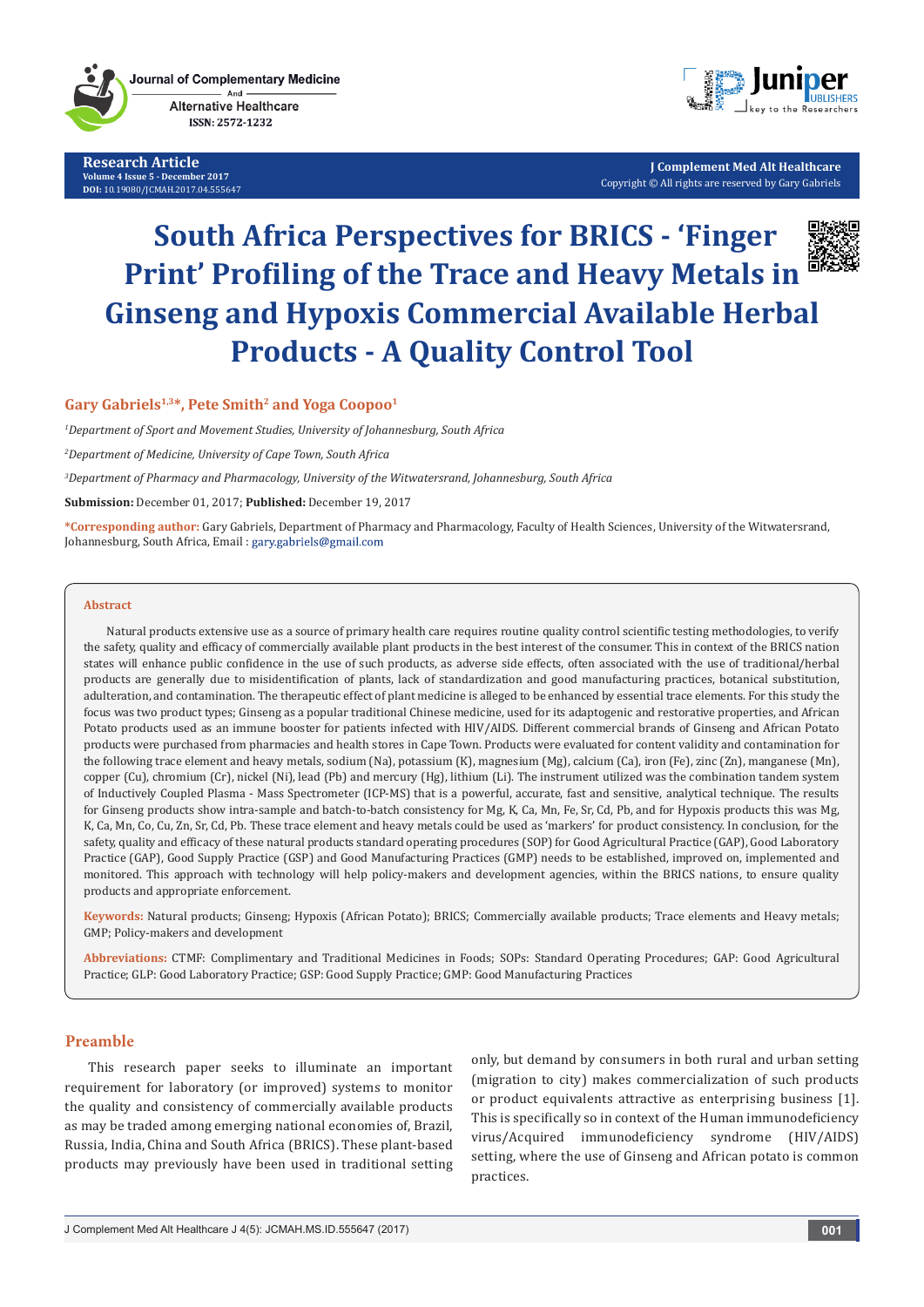### **Introduction**

The World Health Organization (WHO) estimates that 60- 80% of people in developing countries use herbal (traditional) medicines [2]. Moreover, the use of over-the-counter (OTC) herbal and other forms of drugs derived from plants products (traditional medicine) has increased dramatically over the past decade, both in developing and developed countries [3].

### **The upsurge in the use of natural products includes**

- (i) Cost effectiveness and availability,
- (ii) perceived safety and lack of side effects,

(iii) Deteriorated belief in the efficacy and safety of orthodox drugs,

(iv) Public tendency towards self - medication

Increase in the interest, publicity and sensational journalism [4]. Concern associated with herbal supplements use is the potential exposure to toxic substances, whether as an expected component of the formulation or as an unintended contaminant [5,6].

Natural products extensive use as a source of primary health care should require routine quality control scientific testing methodologies to verify the safety, quality and efficacy of commercially available plant products [7]. This approach will enhance public confidence in the use of such products, which is predominantly in an unregulated environment. Adverse side-effects often associated with the use of traditional/herbal products, are generally due to misidentification of plants, lack of standardization and good manufacturing practices, botanical substitution, adulteration, and contamination. The therapeutic effect of plant medicine is alleged to be enhanced by essential trace elements [8]. Some products may however also contain excessive amounts of trace elements and heavy metals [9]. Trace element and heavy metals could therefore be implicit in causing, contributing or precipitating adverse reaction events [10]. Both trace elements and heavy metals would not necessarily be declared on the product label and consequently becomes an important consideration for this study. The importance of measuring heavy metals and trace metals in particular, is presented in a Herbal Supplement book [5], which points to the contamination of herbal supplements from metals, pharmaceuticals and plant poisoning. Further FDA analyses showed that the greatest contamination associated with metals has been observed in the course of inspection of herbal products imported from Asia [11].

The presence of heavy metals is an example of this concern as case reports have described adverse effects or death, secondary to metal toxicity from supposedly safe 'all natural' products [5,6]. The detrimental health outcomes in the longer-term might arise as is illustrated by the following examples; Cadmium (Cd) has a long biological half-life and ingestion over a lifetime results in

substantial body burden due to storage in the liver and kidneys, Lead (Pb) replaces Calcium (Ca) leading to osteoporosis and may potentiate other genotoxins to induce cancer., while Mercury (Hg) crosses the blood brain barrier and the placenta, inducing neurological damage, and Nickel (Ni) is a known carcinogen and shows wide variability to induce tumors [5].

There is no reason to suspect an offending herbal supplement to be of risk of over exposure to heavy metals until the consumer shows signs of toxicity. Therefore, measuring the presence of these metals in herbal (traditional) supplement products may verify their quality and consistency [5] and reduce the risk associated with unintentional or intentional metal exposure. In this context the revival of interest in the development and discovery of new plant-based medicines [12] is essential. Commercial Ginseng and Hypoxis supplement products are regarded as herbal or plantderived medicines used in primary healthcare, self-medication. These were selected due to their popularity in complementary and alternative medicine practices [13]. Ginseng is a popular traditional Chinese medicine, used for its adaptogenic and restorative properties, and African Potato products is an immune booster for patients infected with HIV/AIDS [14]. The aim of the study was to determine, whether the applicability in use of trace elements and heavy metals in assessing inter-and-intra product batch consistency, and if the fingerprint profiles could be used as an operational quality control approach for reference standard batch-to-batch consistency for specific brand types.

### **Materials and Methods**

Ginseng and Hypoxis (African potato) commercial product brands were purchased from various pharmacies and health stores in Cape Town, South Africa, with the strategy where possible, of having different batch numbers of the same product. This amounted to 11 products, (Ginseng n=6 and Hypoxis n=5). There was no prior knowledge of the concentrations for the respective trace elements and heavy metals. The selection of these products allowed for inter-and-intra batch analysis of the trace elements and heavy metal composition. The products were evaluated for content validity and contamination for the following trace element and heavy metals, magnesium (Mg), potassium (K), calcium (Ca), iron (Fe), manganese (Mn), lithium (Li), sodium (Na), chromium (Cr), cobalt (Co), nickel (Ni), copper (Cu), zinc (Zn), strontium (Sr), cadmium (Cd), mercury (Hg) and lead (Pb). The sample digestion procedure prior to analysis followed the accurate weighing of the sample material. The acid digestion was adapted from the Karbochem Research and Development Laboratory. This followed combination of HCL/HF (1:4), Nitric acid and Perchloric acid as part of the procedure.

# **Inductively Coupled Plasma Mass Spectrometry Methodology**

The trace element and heavy metal content in the products were determined, using the analytical combination tandem system technique of ICP-MS Inductively Coupled Plasma - Mass

**How to cite this article:** Gary G, Pete S, Yoga C. South Africa Perspectives for BRICS - 'Finger Print' Profiling of the Trace and Heavy Metals in Ginseng and Hypoxis Commercial Available Herbal Products - A Quality Control Tool. J Complement Med Alt Healthcare. 2017; 4(5): 555647. DOI: [10.19080/](http://dx.doi.org/10.19080/JCMAH.2017.04.555647) [JCMAH.2017.04.55564](http://dx.doi.org/10.19080/JCMAH.2017.04.555647)7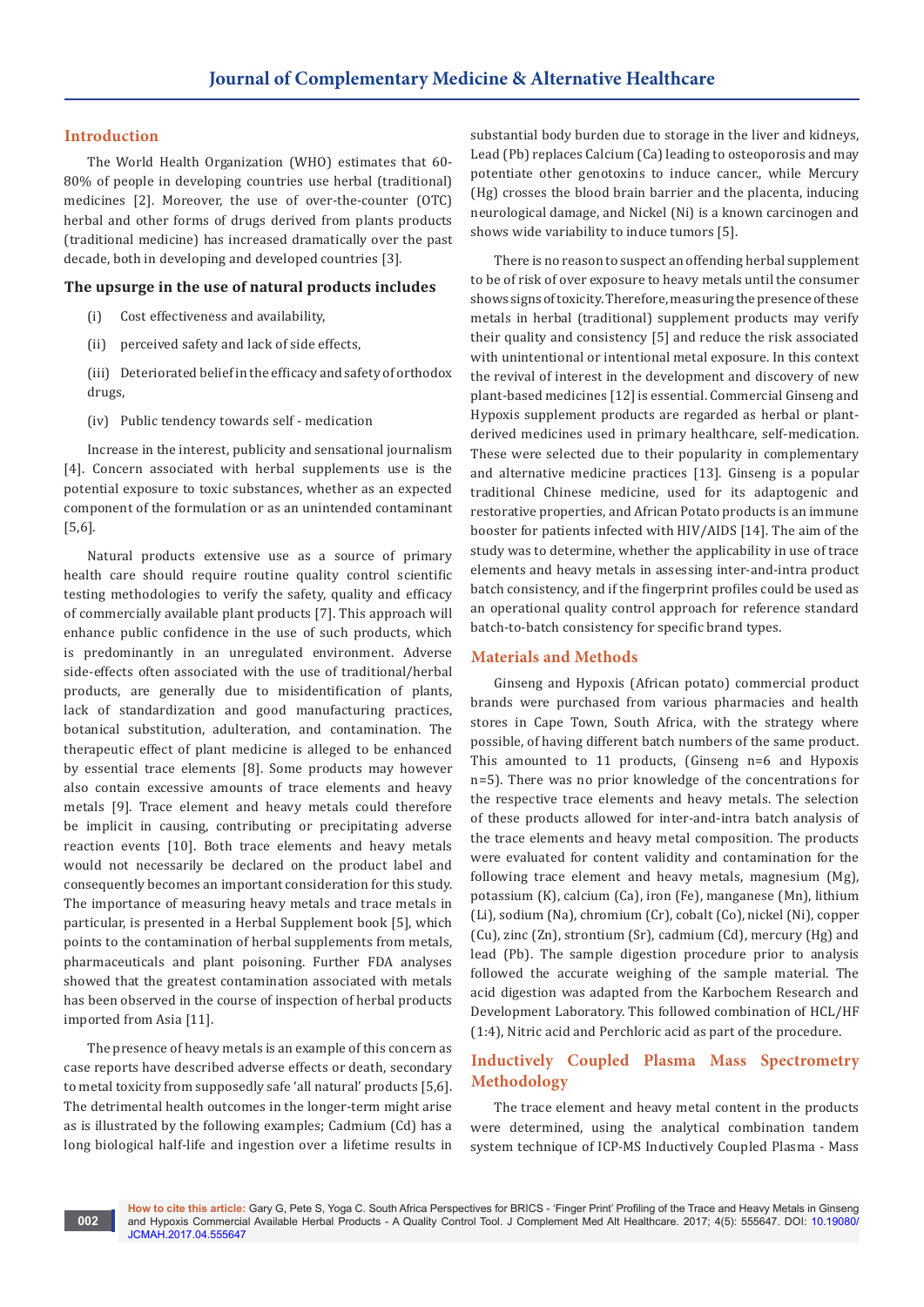Spectrometry (ICP-MS). ICP-MS is a powerful, accurate, fast and sensitive analytical technique. The Perkin-Elmer 6000 ICP-MS instrument and analytical sample preparation procedures were used for the above analysis (Courtesy: Department of Geochemistry, University of Cape Town) [15,16].

# **Statistical Analysis**

Upon completion of data capturing and analysis of the respective investigations, the following computer-based programmes were used for statistical analysis and graphic representation: Windows-based Microsoft® Office Excel 2003 SP1 (Excel© 1985-2003 Microsoft Corporation), Win Nonlin

**Table 1:** Ginseng and Hypoxis products investigated.

Standard Edition Version 1.5 (Win Nonlin© 1984-1997, Scientific Consulting, Inc.), and Graph Pad Prism® Version 2.01 (Graph Pad Software© 1994, 1995, 1996 Graph Pad Software, Inc.). Descriptive data were calculated as means and standard deviations and the coefficient of variation (CV) was computed. Statistical significance was determined where the p value was ≤0.05. Consistency was accepted where both duplicate sample determination were ≤20% CV for each trace and heavy metal investigated. The percentage CV criteria were based on the upper limit of acceptable analytical precision, and within the permissible statistical window for bioequivalence assessment [17-19].

# **Results**

# **Products investigated**

| Ginseng        |           |                                |            | <b>Hypoxis</b> |             |              |             |  |
|----------------|-----------|--------------------------------|------------|----------------|-------------|--------------|-------------|--|
| Code           | Product   | <b>Batch</b>                   | Comparison | Code           | Product     | <b>Batch</b> | Comparison  |  |
| G <sub>1</sub> | AFNG      | B/N 403966                     | Inter      | H1             | <b>IH</b>   | 5092         | Inter       |  |
| G <sub>2</sub> | AFNG      | B/N 403746                     | Inter      | H <sub>2</sub> | <b>IH</b>   | 5478         | Inter/intra |  |
| G <sub>3</sub> | NFNG      | MNF 20 Dec04<br>E1             | Intra      | H <sub>3</sub> | <b>IH</b>   | 5478         | Inter/intra |  |
| G <sub>4</sub> | NFNG      | MNF 20 Dec04<br>E <sub>1</sub> | Intra      | H <sub>4</sub> | <b>TAPH</b> | B/N 303      | Intra       |  |
| G <sub>5</sub> | <b>BG</b> | 534521                         | Inter      | H <sub>5</sub> | <b>TAPH</b> | B/N 303      | Intra       |  |
| G <sub>6</sub> | BG        | 539702                         | Inter      |                |             |              |             |  |
|                |           |                                |            |                |             |              |             |  |

AFNG-Aspen Formule Naturelle Ginseng, NFNG-Natrodale Formule Naturelle Ginseng, BG- Bettaway Ginseng. IH- Inkomfe Hypoxis, TAPH-Trazure African Potato Hypoxis.

Table 1 reflects the Ginseng and Hypoxis (African potato) products investigated (Table 1). The products were evaluated for content validity and contamination for the following trace elements and heavy metals; Mg, K, Ca, Fe, Mn, Li, Na, Cr, Co, Ni, Cu, Zn, Sr, Cd, Hg and Pb

# **Statistical evaluation of ginseng and hypoxis formulas**

Samples of Ginseng and Hypoxis formulas (10 tablets or capsules) were randomly selected and evaluated for their mass (in mg) consistency statistically, using the unpaired-t-test (Table 2). The coefficient of variation ranged from 1.3 to 7.2% for the respective samples. There was a significant difference between the average mass of G5 and G6 (BG different batches)  $(p = 0.042)$ , and H1 and H2 (IH different batches)  $(p = 0.017)$ . The samples from the same batches (Ginseng and Hypoxis) were not statistically significantly different. Table 3 summarises the trace element and heavy metals that show intra-sample batch consistency, intra-batch variability, and inter-batch consistency (Table 3). These trace elements and heavy metals may be used as markers, as part of specific product assessment and quality.

|  |  | Table 2: Comparison of mass for the Ginseng and Hypoxis samples (n=10 in each). |
|--|--|---------------------------------------------------------------------------------|
|--|--|---------------------------------------------------------------------------------|

| Code           | $Mass \pm SD(Mg)$ | Min $(Mg)$ | Max(Mg) | CV(% ) | (P) Value) |
|----------------|-------------------|------------|---------|--------|------------|
| G <sub>1</sub> | $619.2 \pm 14.6$  | 587.6      | 630.3   | 2.4    | 0.903      |
| G <sub>2</sub> | $620.0 \pm 15.8$  | 586.5      | 631.5   | 2.6    |            |
| G <sub>3</sub> | $650.6 \pm 21.2$  | 608.2      | 612.8   | 3.3    | 0.394      |
| G4             | $642.7 \pm 19.3$  | 612.8      | 663.9   | 3      |            |
| G <sub>5</sub> | $438.3 \pm 5.8$   | 429.4      | 446.6   | 1.3    | $0.042*$   |
| G <sub>6</sub> | $432.6 \pm 6.4$   | 423.8      | 443.7   | 1.5    |            |
| H1             | $578.0 \pm 13.7$  | 547.6      | 598.2   | 2.5    | $0.017*$   |
| H <sub>2</sub> | $546.8 \pm 34.8$  | 497.2      | 594.1   | 6.4    |            |

**How to cite this article:** Gary G, Pete S, Yoga C. South Africa Perspectives for BRICS - 'Finger Print' Profiling of the Trace and Heavy Metals in Ginseng and Hypoxis Commercial Available Herbal Products - A Quality Control Tool. J Complement Med Alt Healthcare. 2017; 4(5): 555647. DOI: [10.19080/](http://dx.doi.org/10.19080/JCMAH.2017.04.555647) [JCMAH.2017.04.55564](http://dx.doi.org/10.19080/JCMAH.2017.04.555647)7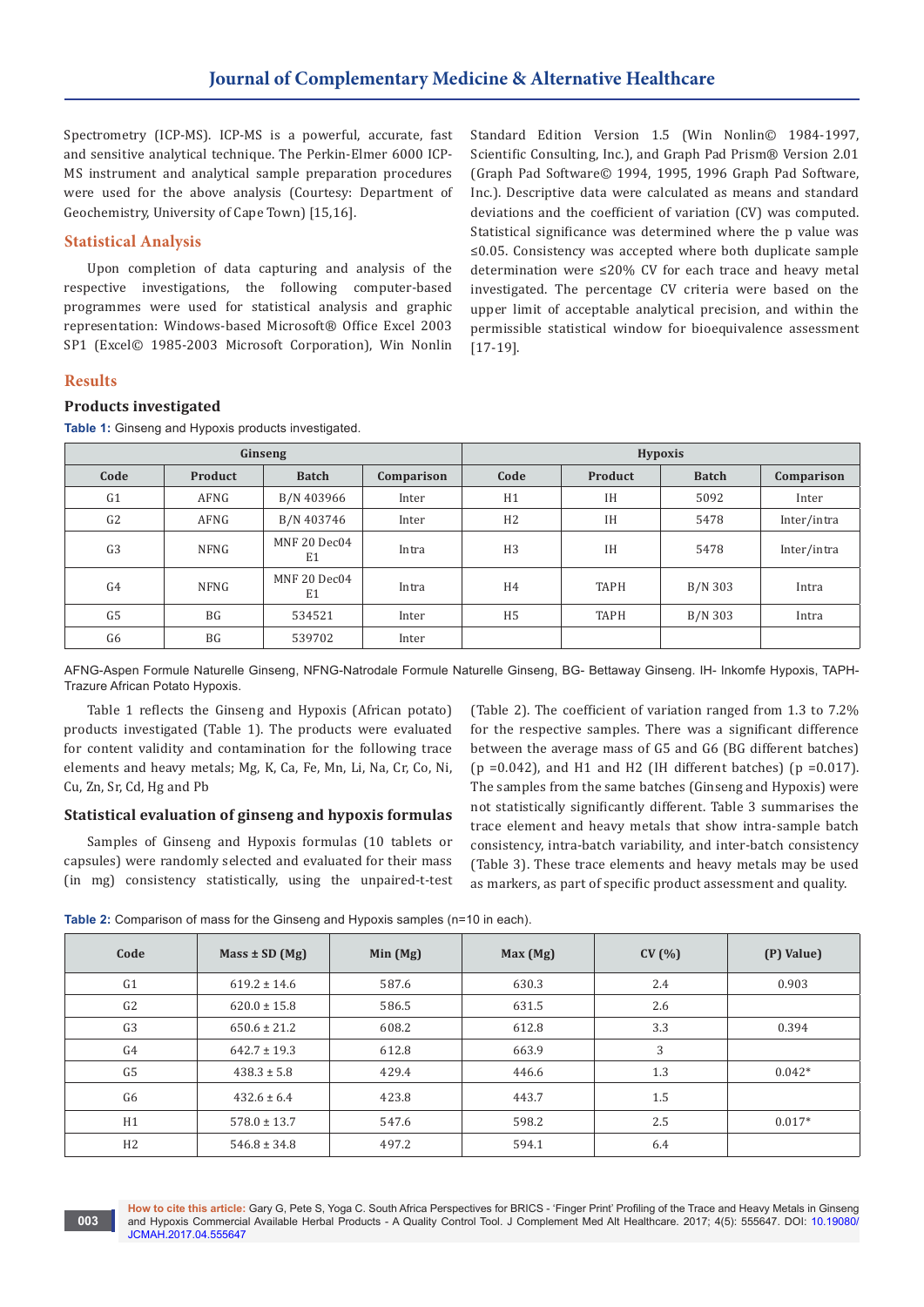| H <sub>4</sub> | .222<br>$F A \Omega$<br>JJ.U | 1700<br>Y.Ö              | 580.2        | o.o           | 0.894 |
|----------------|------------------------------|--------------------------|--------------|---------------|-------|
| <b>IIE</b>     | T100.272                     | $\overline{\phantom{0}}$ | $F \cap T$   | $\sim$ $\sim$ |       |
| пэ             | ن. ، ن                       | .                        | <u>JJ4.1</u> | .             |       |

The coding and details of each sample are shown in Table 1.

**Table 3:** Trace element and Heavy metal Inter-and-Intra batch consistency.

| Code                   | <b>Product</b>  | Intra-sample batch<br>consistency | Intra-batch variability                                          |                            |
|------------------------|-----------------|-----------------------------------|------------------------------------------------------------------|----------------------------|
| Ginseng, $(G1,G2)$     | AFNG            | Mg, K, Ca                         | Fe, Mn, Li, Na, Cr, Co, Ni, Cu, Zn,<br>Sr, Cd, Hg and Pb         | Only for Ca                |
| Ginseng, $(G3,G4)$     | <b>NFNG</b>     | K, Fe, Mn                         | Mg, Ca, Li, Na, Cr, Co, Ni, Cu, Zn,<br>Sr, Cd, Hg and Pb         | Only for K, Fe, Mn         |
| Ginseng, $(G5,G6)$     | BG <sub>f</sub> | Ph                                | Mg, K, Ca, Fe, Mn, Li, Na, Cr, Co,<br>Ni, Cu, Zn, Sr, Cd, and Hg | N <sub>0</sub>             |
| Hypoxis, $(H1,H2, H3)$ | IΗ              | Mg, K, Mn, Zn                     | Ca, Fe, Li, Na, Cr, Co, Ni, Cu, , Sr,<br>Cd, Hg and Pb           | Only for Mg, Mn            |
| Hypoxis, (H4,H5)       | <b>TAPH</b>     | Mg, K, Ca, Mn, Sr                 | Fe, Li, Na, Cr, Co, Ni, Cu, Zn, Cd,<br>Hg and Pb                 | Only for Mg, K, Ca, Mn, Sr |

Assessment for consistency based on ≤20%CV values. AFNG-Aspen Formule Naturelle Ginseng;

NFNG-Natrodale Formule Naturelle Ginseng; BG-Bettaway Ginseng; IH- Inkomfe Hypoxis;

TAPH- Trazure African Potato Hypoxis

# **Trace elements and heavy metals in ginseng and hypoxis**

Ginseng commercial products assessed showed Table 4 the highest concentrations measured for, Mg (7.20mg/g), K (11.74mg/g), Ca (79.11mg/g), Fe (7.14mg/g), Na (113.98µg/g), Ni (4.47µg/g), Zn (59.14µg/g), Sr (99.29µg/g) in AFNG, and

Hg (4.14µg/g) in BG. Hypoxis commercial products assessed showed Table 4 the highest concentrations measured for Li  $(48.87\mu$ g/g), Co  $(3.79\mu$ g/g), Cu  $(17.44\mu$ g/g), Cd  $(0.72\mu$ g/g) and Pb  $(49.82 \mu g/g)$  in IH, and Mn 466  $(\mu g/g)$  in TAPH. Chromium was not detected in either of the Ginseng and Hypoxis commercial products analysed (Table 4).

**Table 4:** Highest element concentrations in Ginseng and Hypoxis Products

|             | Ginseng |        | Hypoxis |             |       |  |
|-------------|---------|--------|---------|-------------|-------|--|
| Mg          | AFNG    | 7.2    | Mn      | <b>TAPH</b> | 466.1 |  |
| $\rm K$     | AFNG    | 11.74  | Li      | IH          | 48.87 |  |
| Ca          | AFNG    | 79.11  | Co      | IH          | 3.79  |  |
| Fe          | AFNG    | 7.14   | Cu      | IH          | 17.44 |  |
| Na          | AFNG    | 113.98 | Cd      | IH          | 0.72  |  |
| Ni          | AFNG    | 4.47   | Pb      | IH          | 49.82 |  |
| Zn          | AFNG    | 59.14  |         |             |       |  |
| Sr          | AFNG    | 99.29  |         |             |       |  |
| $_{\rm Hg}$ | BG      | 4.14   |         |             |       |  |
|             |         |        |         |             |       |  |

AFNG- Aspen Formule Naturelle Ginseng; BG- Bettaway Ginseng; TAPH- Trazure African Potato Hypoxis; IH-Inkomfe Hypoxis. Cmax are the highest concentrations in mg/g for Mg, K, Ca and Fe and in µg/g for Mn, Li, Na, Cr, Co, Ni, Cu, Zn, Sr, Cd, Hg, Pb measured for commercial Ginseng and Hypoxis products. Cr was not detected in both the Ginseng and Hypoxis products.

# **Phyto-pharmaceutical enhancing indications and toxicity**

# **Comparative highest concentration assessment**

Table 5 summarizes selected trace elements and heavy metals measured in Ginseng and Hypoxis commercial products, their phyto-pharmaceutical enhancing indications, recommended daily upper limits and potential toxic effects in humans due to elevated levels [20,21].

**004**

In the context of the recommended upper levels for selected trace elements and heavy metals as presented in Table 5, the highest concentration in each product type were determined as presented in Table 6 as an illustration using results obtained in Table 4. This illustration points to the equivalent number of commercial Ginseng and Hypoxis product tablets or capsules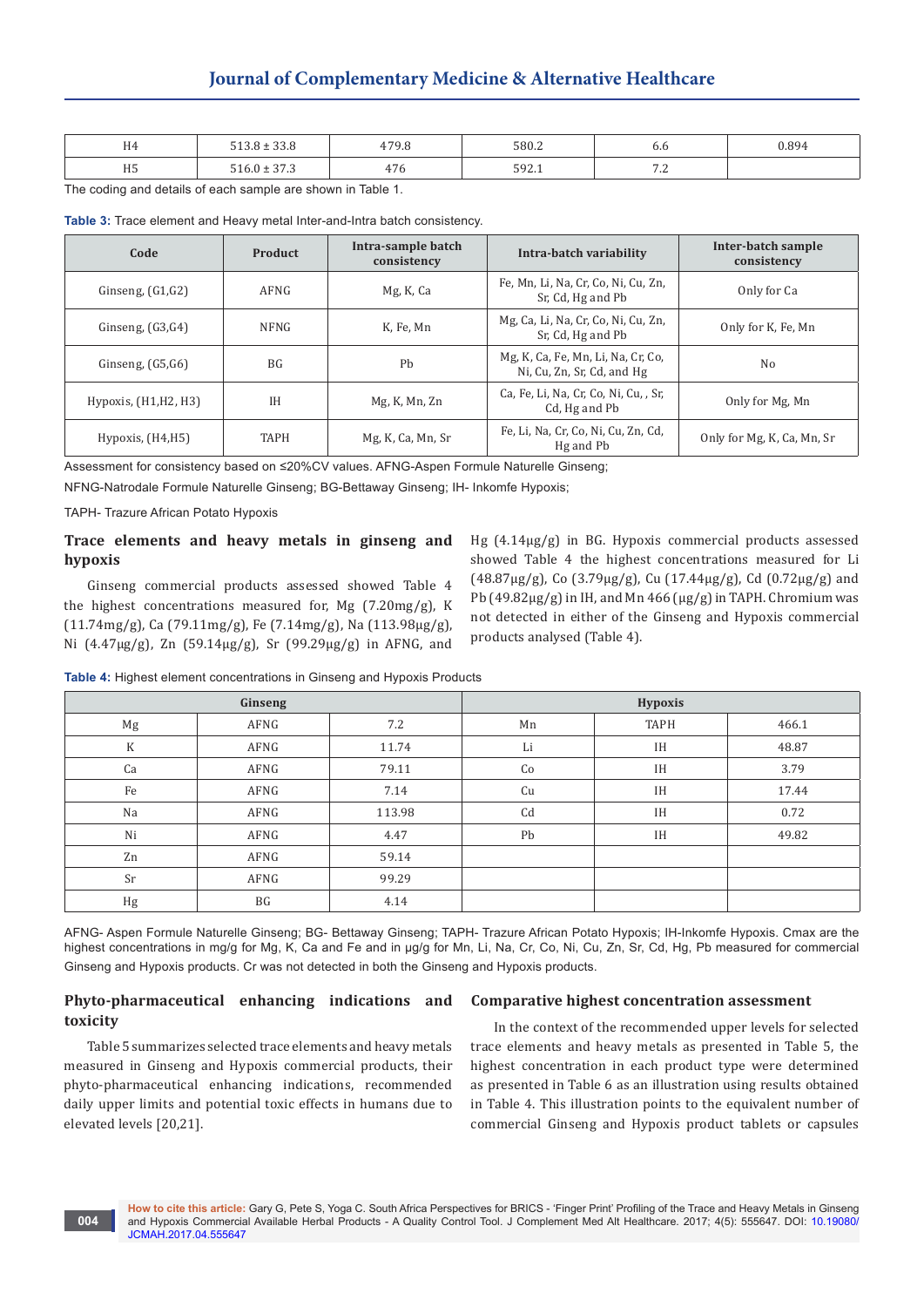that have to be consumed to achieve concentrations of Mg, K, Ca, Fe, Mn, Na, Cu and Zn that may potentially cause adverse events. It is particularly noteworthy to point out that at least nine Ginseng tablets or capsules are needed to be consumed to achieve the upper limit of 40mg/day for iron (Fe). This is highly relevant since consumers can take higher dosages of product than recommended or prescribed. However, toxicity and adverse effects must be carefully monitored and evaluated from the perspective of synergy among the product's ingredients, i.e., their individual and combined effect(s).

| Table 5: Phyto-pharmaceutical enhancing indications and toxicity. |  |  |
|-------------------------------------------------------------------|--|--|
|                                                                   |  |  |

| Element | Phytopharmaceutical Enhancing Indication                                                                                                   | $UL^*$              | <b>Description and Toxicity</b>                                                                                                                                                                                                                                                                      |
|---------|--------------------------------------------------------------------------------------------------------------------------------------------|---------------------|------------------------------------------------------------------------------------------------------------------------------------------------------------------------------------------------------------------------------------------------------------------------------------------------------|
| Ca      | Relieves cough, chronic bronchitis, asthma,<br>laxative, diuretic, cathartic, vermifuge.                                                   | $2.5$ g/day         | These trace metals (Ca, Na, K, Mg) are macronutrients and<br>are required in relatively large amounts in the human diet.<br>In high doses they may be toxic to the body or produce<br>deficiencies in other trace metals. Excessive intake of Ca<br>result in deposits in soft tissue e.g., kidneys. |
| Na      | Is involved in extracellular and intracellular<br>fluid balance, and maintenance of blood<br>viscosity. Na also relieves urinary diseases. | $2.3$ g/day         | Plasma Na levels above 152mm may contribute to coma,<br>paralysis of lung muscles and death.                                                                                                                                                                                                         |
| $\rm K$ | Maintains homeostasis, influences cardiac<br>muscle activity, relieves urinary diseases, fever,<br>diarrhoea, cough, chronic bronchitis.   | 4 g/day             | Individuals suffering from kidney diseases may suffer<br>adverse health effects from consuming large quantities of<br>dietary potassium                                                                                                                                                              |
| Mg      | Is essential for the maintenance of cells,<br>relieves dropsy, piles and boils. It is a purgative<br>and diuretic.                         | $0.35$ g/day        | Excessive intake of Mg leads to diarrhoea.                                                                                                                                                                                                                                                           |
| Fe      | Immune-booster, diuretic, astringent,<br>demulcent, antipyretic, relieves fever, chronic<br>rheumatism and psoriasis.                      | 45 mg/day           | Is an important constituent of many enzymes Has an<br>important role in regulating immune-competence. Known<br>symptoms of iron toxicity include fatigue, dizziness, nausea,<br>shortness of breath, headache, vomiting weight loss,<br>anorexia, and greyish skin colour.                           |
| Cu      | Expectorant, gastric disorders                                                                                                             | $10$ mg/day         | Constituent of more than eleven important oxidase enzymes<br>and facilitates various principle metabolic functions. Cu is a<br>heavy metal and is toxic in its unbound form. Symptoms of<br>toxicity include hyperactivity, nausea, vomiting, diarrhoea,<br>fatigue and apathy.                      |
| Zn      | Relieves fever, ulcer, cough, chronic bronchitis;<br>increases bio-potency towards infectious<br>diseases.                                 | $40$ mg/day         | Plays an important role as cofactor in several enzymatic<br>reactions. High concentrations may precipitate stomach<br>cramps; vomiting, nausea; skin irritations and anaemia may<br>result.                                                                                                          |
| Mn      | Used as an astringent and to treat scabies,<br>pneumonia, bronchitis, asthma, headache and<br>spertamorrhea.                               | $11 \text{ mg/day}$ | Is an essential metal. Symptoms of poisoning include<br>forgetfulness and nerve damage. A syndrome due to Mn<br>toxicity has symptoms similar to Schizophrenia, dullness,<br>weak muscle, headaches and insomnia.                                                                                    |

\*UL, upper limit- Dietary Reference Intake (accessed 2017, November 2017). Available from http://en.wikipedia.org/wiki/Dietary\_Reference\_ Intake

**Table 6:** Illustrative equivalent upper limit tablet or capsule determination.

|                | <b>Highest Concentration</b><br>(G/G) | <b>Upper Limit</b><br>(G) | Mean Tab-<br>let/Capsule<br>(G) | <b>Type</b> | <b>Brand</b> | <b>Factor</b> | <b>Quantity to</b><br>Consume (G) | <b>Equivalent Num-</b><br>ber of Tablets or<br>Capsules |
|----------------|---------------------------------------|---------------------------|---------------------------------|-------------|--------------|---------------|-----------------------------------|---------------------------------------------------------|
| Mg             | 0.0072                                | 0.35                      | 0.62                            | AFNG        | Ginseng      | 139           | 49                                | 78                                                      |
| K              | 0.01174                               | 4                         | 0.62                            | AFNG        | Ginseng      | 85            | 346                               | 550                                                     |
| Ca             | 0.07911                               | 2.5                       | 0.62                            | AFNG        | Ginseng      | 13            | 32                                | 51                                                      |
| Fe             | 0.00714                               | 0.04                      | 0.62                            | AFNG        | Ginseng      | 140           | 6                                 | 9                                                       |
| Mn             | 0.0004661                             | 0.011                     | 0.52                            | <b>TAPH</b> | Hypoxis      | 2145          | 24                                | 46                                                      |
| Na             | 0.00011398                            | 2.3                       | 0.62                            | AFNG        | Ginseng      | 8773          | 20179                             | 32547                                                   |
| Cu             | 0.00001744                            | 0.01                      | 0.58                            | <b>IH</b>   | Hypoxis      | 57339         | 573                               | 992                                                     |
| Z <sub>n</sub> | 0.00005914                            | 0.04                      | 0.62                            | AFNG        | Ginseng      | 16909         | 676                               | 1091                                                    |

AFNG- Aspen Formule Naturelle Ginseng; BG- Bettaway Ginseng; TAPH- Trazure African Potato Hypoxis; IH-Inkomfe Hypoxis

**How to cite this article:** Gary G, Pete S, Yoga C. South Africa Perspectives for BRICS - 'Finger Print' Profiling of the Trace and Heavy Metals in Ginseng and Hypoxis Commercial Available Herbal Products - A Quality Control Tool. J Complement Med Alt Healthcare. 2017; 4(5): 555647. DOI: [10.19080/](http://dx.doi.org/10.19080/JCMAH.2017.04.555647) [JCMAH.2017.04.55564](http://dx.doi.org/10.19080/JCMAH.2017.04.555647)7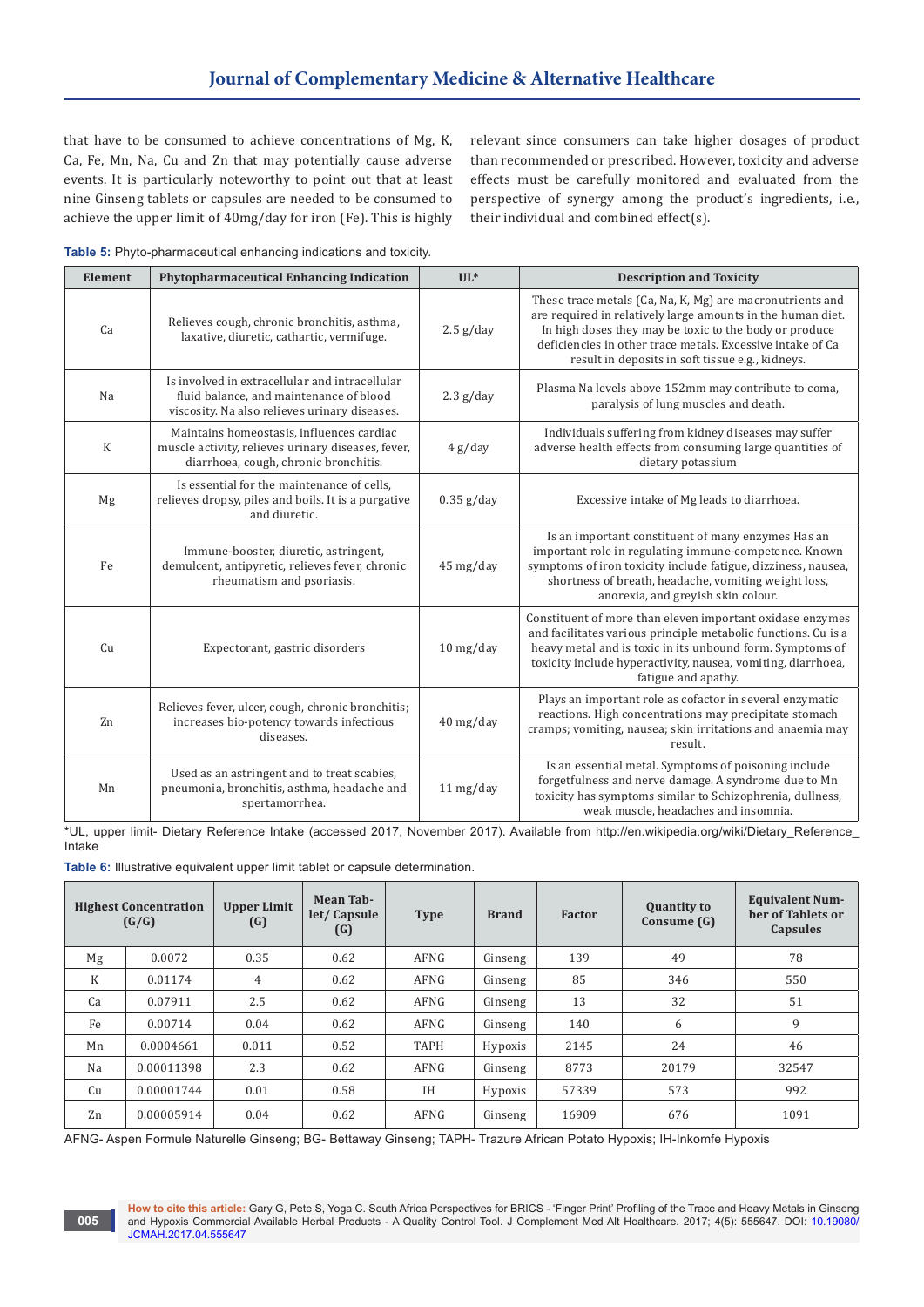### **Fingerprint profiles of Ginseng and Hypoxis products**

Using the trace element and heavy metal analysis data of the commercial Ginseng and Hypoxis products, comparative fingerprint plots were created using logarithmic concentration values. This allowed for comparative profiles of the complete data-set as well as an assessment of product and manufacturing processing consistency. All the trace elements and heavy metals assessed may be classified as contaminants, as they were not described on the label content of the products. Certain trace elements and heavy metals, within given product sample batches showed consistency, in the replicate samples tested. These specific elements could be used as 'markers' for product and batch -to- batch consistency testing.

### **Ginseng**

**Top left (AFNG):** The fingerprint profile (Figure 1) was established from quadruplicate samples from two respective batches of AFNG. Based on the criteria of ≤20% CV and Mg, K, and Ca showed intra-sample consistency. Calcium was the only trace element with acceptable inter-batch sample consistency. Intra-batch variability were observed for Fe, Mn, Li, Na, Co, Ni, Cu, Zn, Sr, Cd, and Pb. Cr and Hg was not detected in any of the specific samples.



**Centre left (NFNG):** The fingerprint profile (Figure 1) was established from quadruplicate samples from two respective batches of NFNG. K, Fe and Mn showed intra-sample consistency. K, Fe, Mn also showed inter-batch sample consistency. Intrabatch variability was observed for Mg, Ca, Li, Na, Cr, Co, Ni, Cu, Zn, Sr, Cd, Hg and Pb. Cr and Hg were not detected in any of the specific samples.

**Bottom left (BG):** The fingerprint profile (Figure 1) was established from quadruplicate samples from two batches of BG. Pb showed intra-sample batch consistency. Intra-batch

variability was observed for Mg, K, Ca, Mn, Li, Na, Co, Ni, Cu, Zn, Sr, and Cd. No Cr, Fe and Ni were detected in the specific samples.

# **Hypoxis**

**Top right (IH):** The fingerprint profile (Figure 1) was established from six replicates from three respective batches of IH. Mg, K, Mn, Zn showed intra-sample batch consistency, and inter-batch sample consistency was observed for Mg and Mn. Intra-batch variability is observed for Ca, Fe, Li, Na, Co, Ni, Cu, Sr, and Cd. No Cr, Fe and Ni were detected in the specific samples.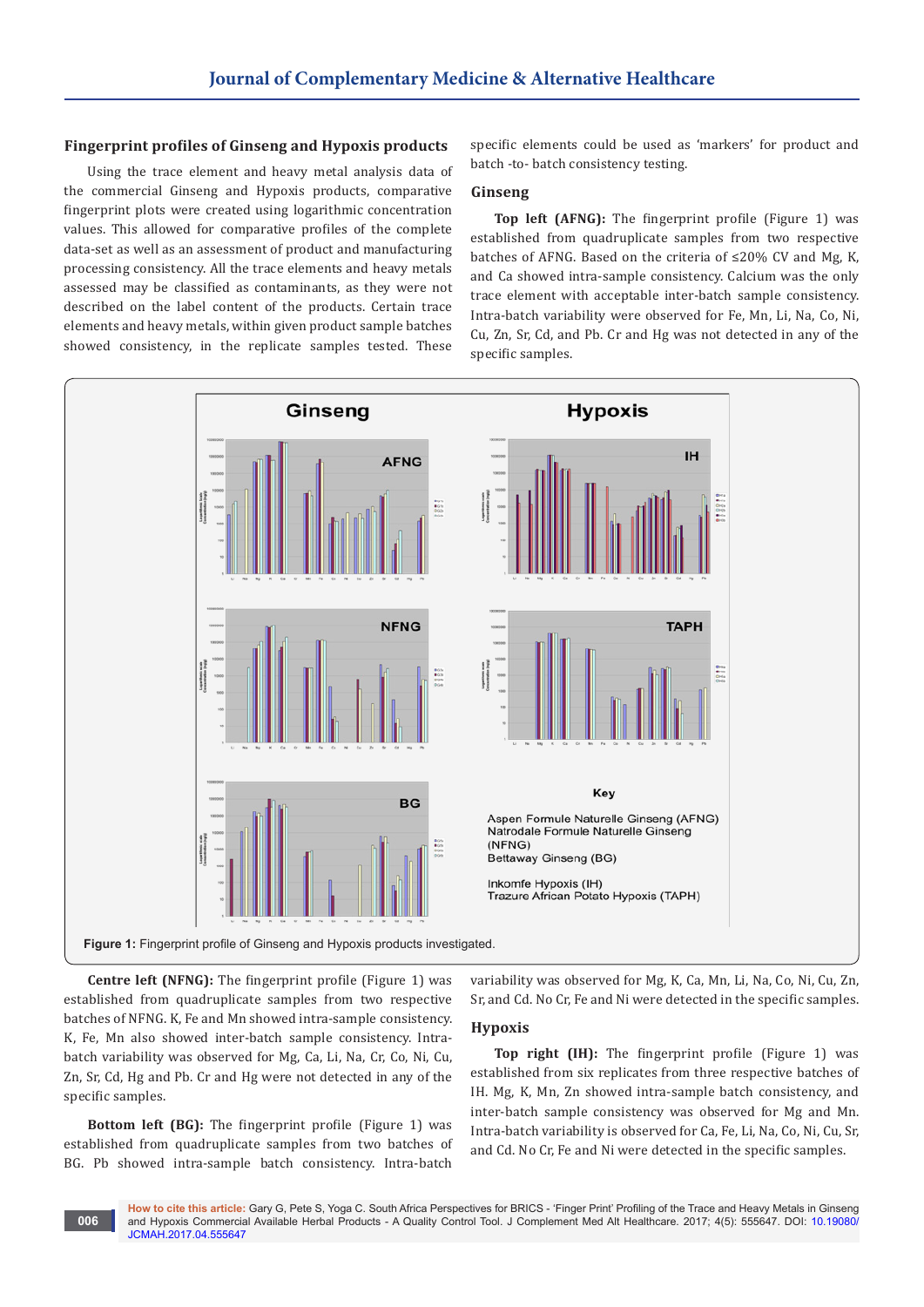**Centre right (TAPH):** The fingerprint profile (Figure 1) was established from quadruplicate samples from two respective batches of TAPH. Mg, K, Ca, Mn, Sr had intra-sample batch consistency, and inter-batch sample consistency was observed for Mg, K, Ca, Mn and Sr. Intra-batch variability was observed for Co, Ni, Cu, Sr, and Cd. Li, Na, Cr, Fe and Hg were not detected in the specific samples tested.

### **Summary of results**

The descriptive data (Table 2) for the Ginseng and Hypoxis tablet or capsule samples generally showed good consistency for mass, as there was no significant difference between samples. However, there were significant differences in mass in the BG product batches G5 and G6 (p=0.042), and Inkomfe Hypoxis product batches H1 and H2 (p=0.017) respectively. Table 3 provides a summary of Ginseng and Hypoxis products assessed with respect to the trace element and heavy metals that show intra-sample batch consistency, those that show intra-batch variability, and those that show inter-batch sample consistency. Table 4 provides a comparative assessment of the highest overall element concentrations in the respective Ginseng and Hypoxis products. These findings were used to establish Table 6, which illustrates the upper limit concentration of a given trace element or heavy metal individually, that would be accomplished when consuming a given number of tablets or capsules. The findings suggest the importance of the individual effects of the elements investigated, but also the combined, synergistic effect that may arise. Further, the study shows that; none of the commercial Ginseng and Hypoxis products investigated contained Cr, and the trace elements and heavy metals identified for each specific product, could be used as specific markers for inter and intra batch-to-batch consistency. Further the fingerprint profile(s) can be utilized as important visual tools to assist the process of establishing product quality and consistency on an ongoing basis.

# **Discussion**

Plant-derived phytochemicals, trace elements and minerals may potentially boost the therapeutic efficacy of complimentary and traditional medicines in foods (CTMF). The large potential of the phyto-pharmaceutical industry in South Africa may be jeopardized by lack of quality control testing procedures and efficient product regulation. It is also important to recognize the individual or collective (combined or synergistic) impact of various trace elements and heavy metals might have on human health and disease, particularly when use in conjunction with conventional drug treatment regimens [14,22,23].

There are many organizations and regulatory bodies that monitor and control the phyto-pharmaceutical industry in South Africa to ensure consumer confidence and satisfaction, including the Direct selling association and Health products association. Validation processes that are key to ensuring the quality, safety and efficacy of natural products include Standard Operating

Procedures (SOPs) for Good Agricultural Practice (GAP), Good Laboratory Practice (GLP), Good Supply Practice (GSP) and Good Manufacturing Practices (GMP). The aforementioned principles and fundamentals need to be established, implemented, regulated and monitored. The findings in this study reveal the need for such measures to be instituted. This study emphasizes that prudent and novel approaches are necessary to ensure that commercially available herbal (traditional) supplement products comply with standard safety and efficacy. It further suggests, that constituents such as trace elements and minerals, along with other constituents in supplement products, should have unique 'fingerprints' to ensure an enabling 'quality control tool for GAP, GMP and GSP, in the interest of consumer safety and satisfaction.

Further, trace element and heavy metal content on Ginseng and Hypoxis supplement labels are not declared. The lack of knowledge of the presence of these elements may have negative consequences as the metals accumulate in the same target organs (e.g. liver and kidney), suggesting that their respective toxicities may be additive. This links to a study by Grippo et al. [10] that shows that the lowest concentration of metal was mostly found in single-ingredient supplements compared to multiple component supplements that generally had higher metal concentrations. According to the studies data, multiple-component supplement products would have a greater probability of contributing to adverse effects [10]. The number of case reports describing toxicity linked to the use of herbal products provides strong evidence that the presence of heavy metals in alternative medicine is a matter of serious concern [5]. The findings also point to the important requirement for qualitative and quantitative assessment of these herbal (traditional) products, to minimize risk to health and wellness, and as suggested by Tovar et al. [2] and Dasgupta et al. [5]. Herbal products are often exported to high-consumption markets, thus spreading the risk of heavy metal toxicity [5]. Whilst findings in this study, based on the Ginseng and Hypoxis products allow for a marker of quality, this does not imply that other similar products may not present higher concentration levels as contaminants, and hence the importance for 'a quality control tool'.

'Finger print' profiling of the trace and heavy metal composition of Ginseng and Hypoxis commercially available products as was used in this study, has the potential to be used as a reference standard against which subsequent manufactured batches can be validated. The proposed (trace elements and heavy metal concentration) approach has the potential to contribute to standardizing consistency the production and quality of traditional herbal medicines brand types. The trace elements and heavy metal respective concentration should be consistent for every brand type. In accordance with this, the two products Ginseng and Hypoxis were systemically analyzed to determine trace element and heavy metal collective profiles that would have practical relevance for herbal product quality assessment.

**How to cite this article:** Gary G, Pete S, Yoga C. South Africa Perspectives for BRICS - 'Finger Print' Profiling of the Trace and Heavy Metals in Ginseng and Hypoxis Commercial Available Herbal Products - A Quality Control Tool. J Complement Med Alt Healthcare. 2017; 4(5): 555647. DOI: [10.19080/](http://dx.doi.org/10.19080/JCMAH.2017.04.555647) [JCMAH.2017.04.55564](http://dx.doi.org/10.19080/JCMAH.2017.04.555647)7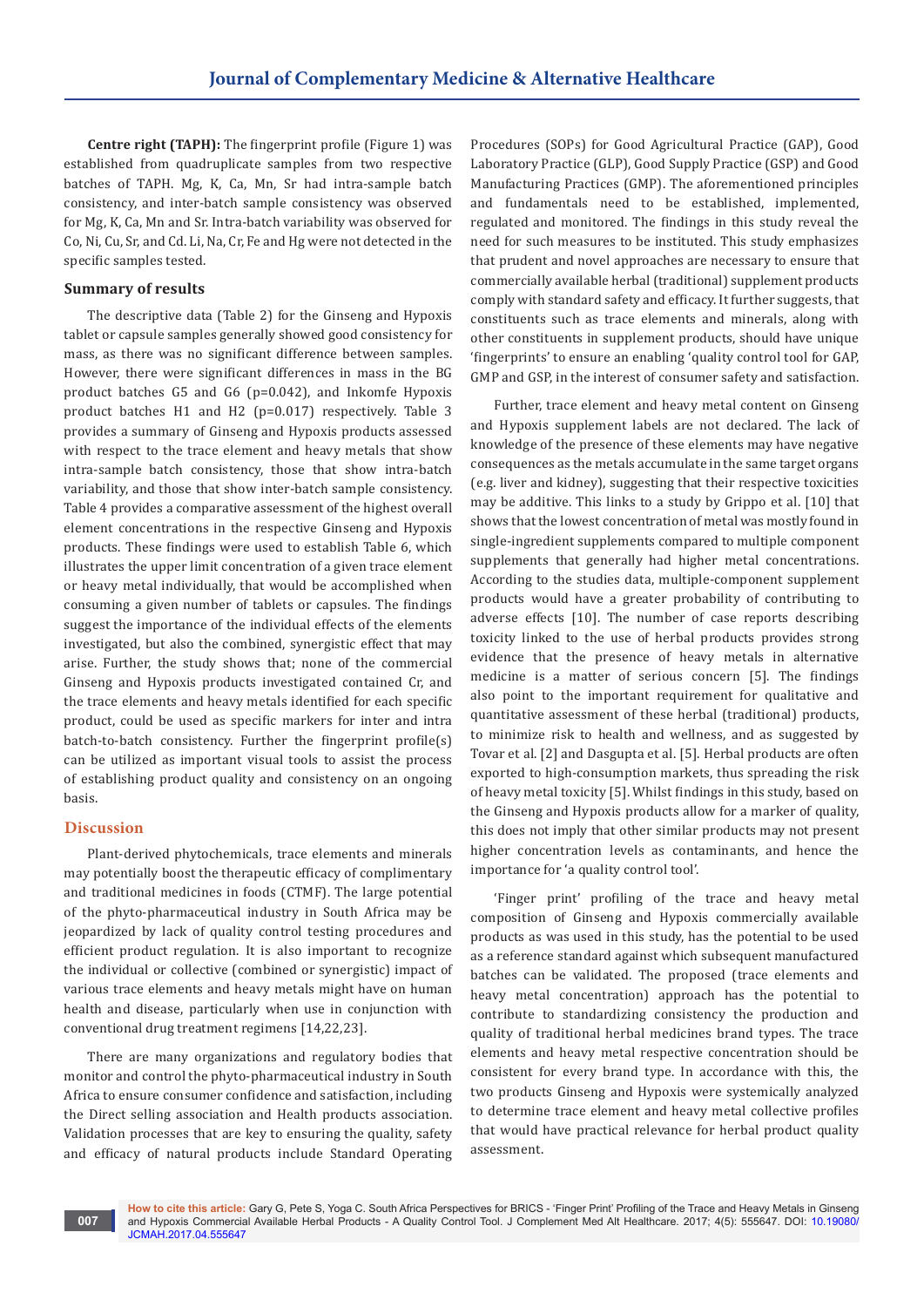### **Limitation of Study**

The assessment at the time was developed as a proof of concept, using specific the Ginseng and Hypoxis brand of products. This would need to be expanded to other brands in this category that is currently in the market. The period of the study (concluded 2013), and specific products analysed may not represent the current product range. It therefore should not be assumed that that the status quo as presented in this study is the same or similar, as the trace element and heavy metal situation may have 'worsened', as a result of the ongoing changes, and with specific reference to Ginseng and Hypoxis range of products in the South Africa market. Ongoing research, hence needs to be accomplished, that will clarify and provide a possible legislative shift in regulation and policy, in the interest of the health and wellness of the consumer.

### **Conclusion**

Fingerprint profiles were established for each of the Ginseng and Hypoxis products investigated. Firstly, the fingerprint profiles approach showed reliability as a marker (a quality control tool)to evaluate overall product quality in directly in assessing consistency, and as 'established' for specific brand types. Secondly, to assist more convincingly the potential for metal associated-drug interactions that may previously not have been associated with consumption of the specific products in this study. Further, policy-makers, development agencies and legal frameworks, within and outside the BRICS countries who are responsible for indigenous knowledge systems, would be able to use the trace element and heavy metal 'platform' to share best practice research experiences. This to ensure efficacy and safety of product consumption specifically in the HIV/AIDS setting, but also more generally, the product assessment for a range of herbal (traditional) commercially available products.

### **Acknowledgement**

The assistance of the South African Medical Research Council, National Research Foundation South Africa, National Institute for the Humanities and Social Sciences (NIHSS)/BRICS Think Tank, the University of Cape Town Research Committee, and the Department of Sport and Movement Studies University of Johannesburg, is hereby acknowledged.

### **References**

- 1. [Fernanda Leitão, Suzana G Leitão, Mara Zéliade Almeida, Jéssica](https://www.ncbi.nlm.nih.gov/pubmed/23871806)  [Cantos, Tatiane Coelho, et al. \(2013\) Medicinal plants from open-air](https://www.ncbi.nlm.nih.gov/pubmed/23871806)  [markets in the State of Rio de Janeiro, Brazil as a potential source of](https://www.ncbi.nlm.nih.gov/pubmed/23871806)  [new antimycobacterial agents. J Ethnopharmacol 149\(2\): 513-521.](https://www.ncbi.nlm.nih.gov/pubmed/23871806)
- 2. [Tovar RT, Petzel RM \(2009\) Herbal Toxicity. Dis Mon 55\(10\): 592-641](https://www.ncbi.nlm.nih.gov/pubmed/19782820).
- 3. [Singh YN \(2005\) Potential for interaction of kava and St. John's wort](https://www.ncbi.nlm.nih.gov/pubmed/16005588)  [with drugs. J Ethnopharmacol 100\(1-2\): 108-113.](https://www.ncbi.nlm.nih.gov/pubmed/16005588)
- 4. [Sirven JI, Drazkowski JF, Zimmerman RS, Bortz JJ, Shulman DL, et al.](https://www.ncbi.nlm.nih.gov/pubmed/12939447)  [\(2003\) Complementary/alternative medicine for epilepsy in Arizona.](https://www.ncbi.nlm.nih.gov/pubmed/12939447)

[Neurology 61\(4\): 576-577.](https://www.ncbi.nlm.nih.gov/pubmed/12939447)

- 5. Dasgupta A, Hammett-Stabler C (2011) Herbal supplements- efficacy, toxicity, interactions with western drugs, and effects on clinical laboratory tests. Willey
- 6. [Yee SK, Chu SS, Xu YM, Choo PL \(2005\) Regulatory control of chinese](https://www.ncbi.nlm.nih.gov/pubmed/15607377)  [proprietary medicines in singapore. Health Policy 71 \(2\): 133-149](https://www.ncbi.nlm.nih.gov/pubmed/15607377).
- 7. [Ashish K Sharma, Rajesh Kumar, Anurag Mishra, Rajiv Gupta \(2010\)](http://www.scielo.br/pdf/rbfar/v20n2/a23v20n2.pdf)  [Problems associated with clinical trials of Ayurvedic medicines.](http://www.scielo.br/pdf/rbfar/v20n2/a23v20n2.pdf)  [Brazilian Journal of Pharmacognosy 20\(2\): 276-281.](http://www.scielo.br/pdf/rbfar/v20n2/a23v20n2.pdf)
- 8. [Mulholland DA \(2005\) The future of ethnophamacology-A Southern](https://www.ncbi.nlm.nih.gov/pubmed/15993017)  [African perspective. J Ethnopharmacol 100\(1-2\): 124-126.](https://www.ncbi.nlm.nih.gov/pubmed/15993017)
- 9. [Chunhong Zhang, Qianquan Li, Muxin Zhang, Na Zhang, Minhui Li](https://www.sciencedirect.com/science/article/pii/S2211383512001645)  [\(2013\) Effects of rare earth elements on growth and metabolism of](https://www.sciencedirect.com/science/article/pii/S2211383512001645)  [medicinal plants. Acta Pharmaceutica Sinica B 3\(1\): 20-24.](https://www.sciencedirect.com/science/article/pii/S2211383512001645)
- 10. [Grippo AA, Hamilton B, Hannigan R, Gurley B \(2006\) Metal content of](https://www.ncbi.nlm.nih.gov/pubmed/16554287)  [ephedra-containing dietary supplements and select botanicals. Am J](https://www.ncbi.nlm.nih.gov/pubmed/16554287)  [Health Syst Pharm 63\(7\): 635-644.](https://www.ncbi.nlm.nih.gov/pubmed/16554287)
- 11. [Smolinske SC \(2005\) Herbal product contamination and toxicity.](http://journals.sagepub.com/doi/abs/10.1177/0897190005277217)  [Journal of Pharmacy Practice 18\(3\): 188-208.](http://journals.sagepub.com/doi/abs/10.1177/0897190005277217)
- 12. [Calixto J \(2005\) Twenty-five years of research on medicinal plants in](https://www.ncbi.nlm.nih.gov/pubmed/16006081)  [Latin America: a personal view. J Ethnopharmacol 100\(1-2\): 131-134.](https://www.ncbi.nlm.nih.gov/pubmed/16006081)
- 13. [Harkey MR, Henderson GL, Gershwin ME, Stern JS, Hackman RM](https://www.ncbi.nlm.nih.gov/pubmed/11382666)  [\(2001\) Variability in commercial ginseng products: an analysis of 25](https://www.ncbi.nlm.nih.gov/pubmed/11382666)  [preparations. Am J Clin Nutr 73\(6\): 1101-1106.](https://www.ncbi.nlm.nih.gov/pubmed/11382666)
- 14. Rudy Onia (2005) Complementary, Alternative and Traditional Medicines and HIV and Aids. CME 23(5): 260.
- 15. Anton P Roex, Spath A, Robert E [Zartman \(2001\) Lithospheric](https://link.springer.com/article/10.1007/s004100100273)  [thickness beneath the southern Kenya Rift: implications from basalt](https://link.springer.com/article/10.1007/s004100100273)  [geochemistry. Contribution to Mineralogy and Petrology 142\(1\): 89-](https://link.springer.com/article/10.1007/s004100100273) [106.](https://link.springer.com/article/10.1007/s004100100273)
- 16. [Avegliano RP, Maihara VA, Fabio Fernando da Silva \(2011\) A Brazilian](https://www.ipen.br/biblioteca/2011/17243.pdf)  [total diet study: Evaluation of essential elements Journal of Food](https://www.ipen.br/biblioteca/2011/17243.pdf)  [Composition and Analysis. 24\(2011\): 1009-1016.](https://www.ipen.br/biblioteca/2011/17243.pdf)
- 17. [Steinijans V, Hauschke D, Elze M \(1995\) Metrics to characterize](http://journals.sagepub.com/doi/abs/10.1177/009286159502900319)  [concentration-time profiles in single- and multiple-dose bioequivalence](http://journals.sagepub.com/doi/abs/10.1177/009286159502900319)  [studies. Drug Information Journal 29\(3\): 981-987.](http://journals.sagepub.com/doi/abs/10.1177/009286159502900319)
- 18. [Steinijans V, Hauschke D, Schall R \(1995\) International harmonization](http://journals.sagepub.com/doi/abs/10.1177/009286159502900326)  [of Regulatory requirements for average bioequivalence and current](http://journals.sagepub.com/doi/abs/10.1177/009286159502900326)  [issues in individual bioequivalence. Drug Information Journal](http://journals.sagepub.com/doi/abs/10.1177/009286159502900326)  [29\(3\):1055-1062.](http://journals.sagepub.com/doi/abs/10.1177/009286159502900326)
- 19. [Gabriels GA, McIlleron H, Smith PJ, Folb PI, Fourie PB \(2007\)](https://www.ncbi.nlm.nih.gov/pubmed/17263289)  [Modification to improve efficiency of sampling schedules for BA/](https://www.ncbi.nlm.nih.gov/pubmed/17263289) [BE testing of FDC anti-tuberculosis drugs. International Journal of](https://www.ncbi.nlm.nih.gov/pubmed/17263289)  [Tuberculosis and Lung Disease 11\(2\): 181-188.](https://www.ncbi.nlm.nih.gov/pubmed/17263289)
- 20. Welham J (2005) Complementary and traditional medicines in South Africa. Vital News, Third Quarter 14-17.
- 21. Udayakumar R, Begun V (2004) Elemental Analysis of Medicinal Plants used in controlling infection diseases. Hamdard Medicus (4): 35-39.
- 22. [Mohamed Ali Hegazi \(2014\) The trace elements in congenital cyanotic](http://www.sciencedirect.com/science/article/pii/S1110260813001920)  [heart disease. The Egyptian Heart Journal 66\(1\): 1-25.](http://www.sciencedirect.com/science/article/pii/S1110260813001920)
- 23. [Jay Prakash Rajan, Kshetrimayum Birla Singh, Sanjiv Kumar, Raj Kumar](https://www.ncbi.nlm.nih.gov/pubmed/25312159)  [Mishra \(2014\) Trace elements content in the selected medicinal plants](https://www.ncbi.nlm.nih.gov/pubmed/25312159)  [traditionally used for curing skin diseases by the natives of Mizoram,](https://www.ncbi.nlm.nih.gov/pubmed/25312159)  [India. Asian Pac J Trop Med 7\(S1\): S410-414.](https://www.ncbi.nlm.nih.gov/pubmed/25312159)